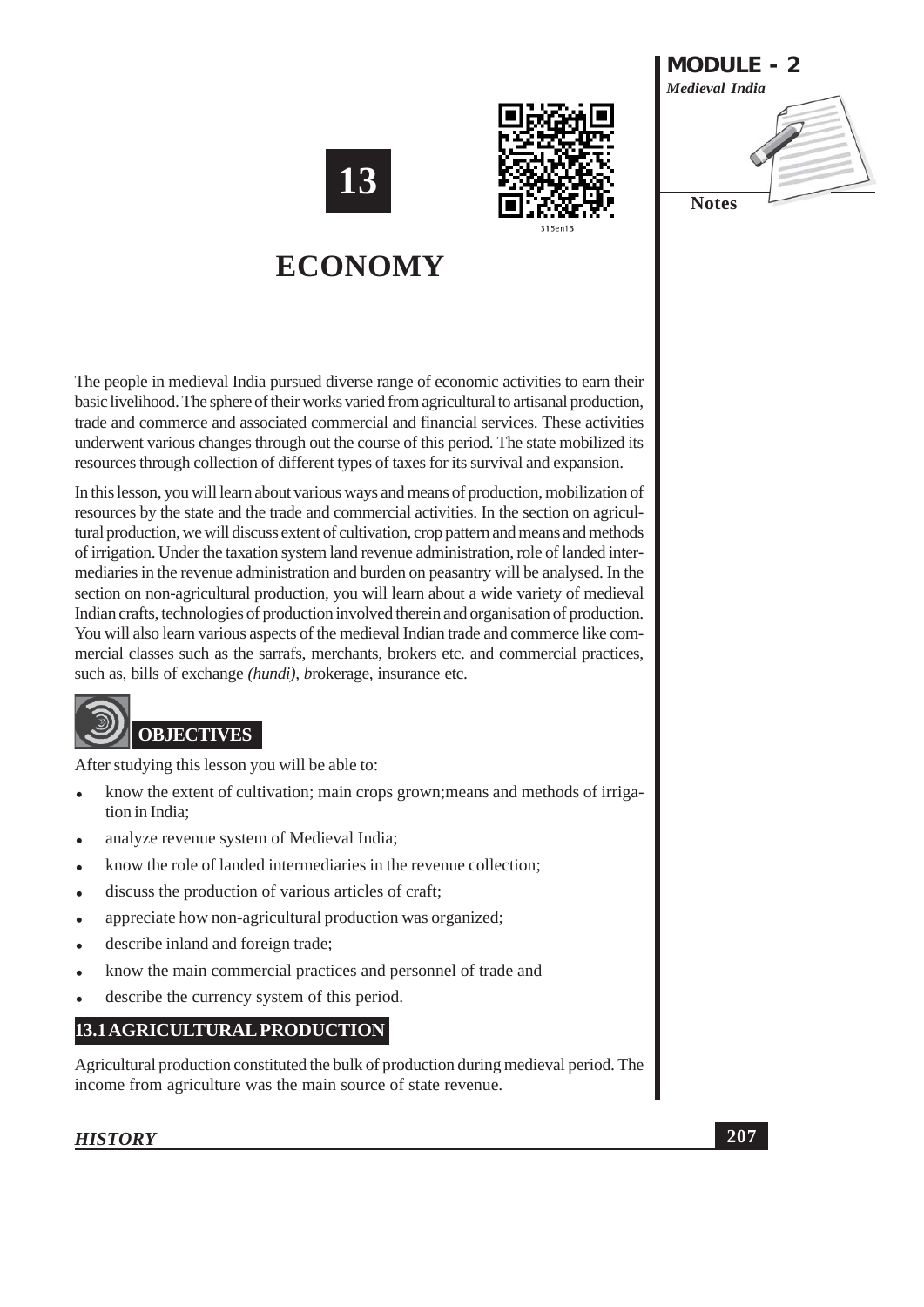

# (i) Extent of Cultivation

Extent of cultivation may be understood in terms of actual area under the plough in relation to the total available cultivable land. It is to be noted that there was a favourable ratio of land to man i.e., availability of land in surplus than the actual land cultivated by peasants. In such a situation an increase in production was sought through expansion of agriculture i.e., bringing newer areas under cultivation.

We are informed, for instance, by the contemporary sources that large tracts of land in even such fertile regions as the Ganga-Yamuna Doab were covered by forests and grasslands during the Sultanate period. Land continued to exist in a favourable ratio to man during the Mughal period as well.

The rulers of this era, therefore, harped on the policy of expansion of agriculture to such areas which were hitherto not under cultivation. Agriculture was introduced to tribal, backward, and outlying areas. Forests were cleared and agricultural wastelands were converted into cultivable lands. Extent of agriculture expanded in good proportions from the Sultanate to Mughal period. By the Mughal period, agriculture was practiced in almost all parts of the empire, yet land still existed in huge surplus than the actual requirement of the Mughal agricultural population. The extent of cultivation significantly increased during the reign of Aurangzeb in comparison to the Akbar's reign. The expansion of cultivation in Bihar, Awadh and parts of Bengal is ascribed to clearance of forest, whereas in Punjab and Sind, to the spread of canal network.

#### **Crop Pattern**  $(ii)$

The medieval Indian peasants produced a variety of food crops, cash crops, vegetables and spices. They were familiar with various advanced techniques of crop cultivation of their times viz., double cropping, three crops harvesting, crop rotation, use of manures and range of devices for irrigation etc.

- a. Food crops: The principal food crops produced were rice, wheat, barley, mil-let (jowar, bajra) and a variety of pulses such as gram, arhar, moong, moth, urd, khisari etc.
- b. Cash crops: Sugarcane, cotton, indigo (used to extract blue dye), opium, silk etc. were some of the prominent cash crops of medieval India. Making of wine from sugarcane became widespread by the fourteenth century. During the Mughal period, sugarcane was the most widely grown cash crop with Bengal producing the finest quality.

During the Mughal period, Bayana (near Agra) and Sarkhej (near Ahmedabad) produced the best quality Indigo. Sericulture (rearing of silk worms on mulbery plant), which was practised on a modest scale till the Sultanate period, became widespread during the Mughal period. Bengal emerged as the main region of silk production. The Mughal provinces of Bihar and Malwa produced the finest quality of opium. Tobacco cultivation was introduced in India by the Portuguese during the sixteenth century and it became widespread in the subsequent period. Surat and Bihar emerged as major tobacco producing centres. Similarly, from the seventeenth century, cultivation of coffee began on a large scale.

c. Fruits and Vegetables: Fruit crop cultivation developed rapidly during the medieval period. Some of the Delhi sultans actively promoted growing of fruit crops. Firuz Shah Tughlaq, for instance, laid down 1200 orchards in the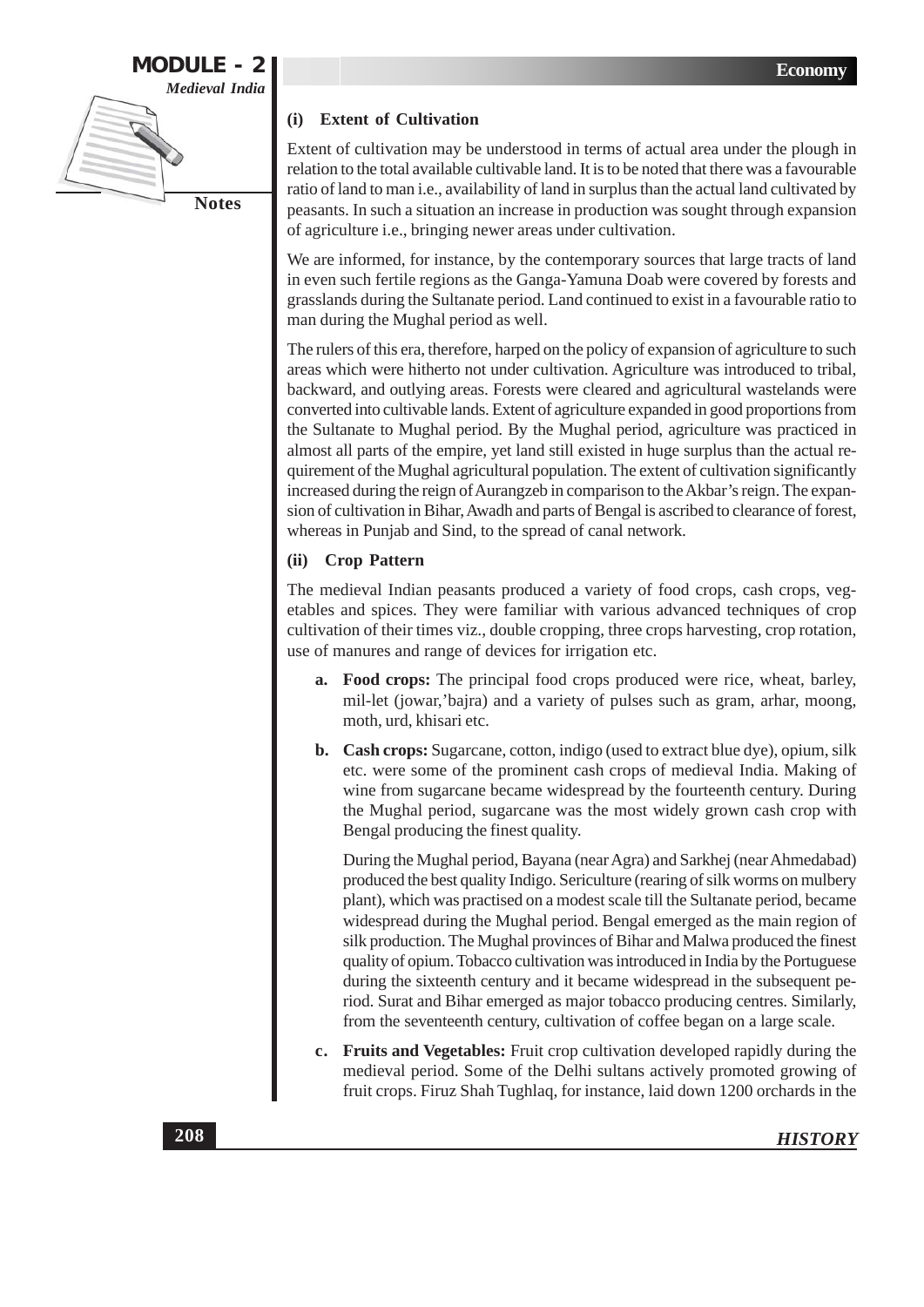vicinity of Delhi. Mughal emperors and their nobles also planted lavish orchards.

During the course of the sixteenth and seventeenth centuries, a number of fruits were introduced in India through outside agencies. The Portuguese for instance, introduced pineapple, papaya and cashew nut; etc. Cherry was brought from Kabul. Leechi and guava were also introduced during this period. A wide range of vegetables were also produced by the medieval Indian peasants. Abul FazI, in his Ain-i-Akbari, gives a list of vegetables which were, in use at that time. Potato, Chilies and tomato were introduced during the late medieval period.

d. Spices: Pepper, clove, cardamom, turmeric, saffron, betel-leaf, etc. were some of the important spices produced by the medieval Indian peasants. By the Mughal period, the southern coast of India began exporting in large quantities different kinds of spices to various regions in Asia and Europe.

# (iii) Means and Methods of Irrigation

The Indian agriculture has always depended on various sources of water both natural and artificial, for its irrigational requirements, viz - rain, wells, river, tanks, canals, lakes, etc.

Dams, lakes and water reservoirs were some of the important means of irrigation. In south India, the state, local chiefs and temple managements constructed a number of dams over rivers for this purpose. The Madag lake, for instance, was built by the Vijaynagar rulers on the Tungbhadra river to meet the irrigational need of the adjoining territories. Lakes and water reservoirs such as the Dhebar, Udaisagar, Rajasamand and Jaisamand (all in Mewar); Balsan (Marwar) and Mansagar (Amber) etc. served as important sources of irrigation in medieval Rajasthan.

Wells, as a common source of irrigation, were uniformly spread in different parts of the country. A number of artificial devices were used to lift water from wells. Pulleys were employed over wells for this purpose. Another device worked on the lever principle. In this method, fork of an upright beam was kept in a swinging position with its one end tied with a long rope and the other carried a weight heavier than the filled bucket. The *Persian wheel* which began to be used in India from the Sultanate period, however, was the most advanced water lifting device of this period. In this method, a garland of pots was attached to the rim of a wheel, a gear mechanism was also attached to it, and with the help of animal power this wheel was made to rotate.

The Delhi Sultans, in particular, promoted canal irrigation. Ghiyassuddin Tughlaq (A.D 1320–1325) built a number of canals for this purpose. However, Firuz Shah Tughlaq laid the largest network of canals. Four such canals are frequently mentioned in contemporary sources. These were - (i) from Sutlej to Ghaggar, (ii) Opening from the Nandavi and Simur hills to Arasani, (iii) from Ghaggar, reaching upto the village to Hiransi Khera, and (iv) excavated from Yamuna and extended upto Firuzabad. The tradition of Delhi Sultans to construct canals was continued by the Mughal emperors as well. The Nahr Faiz, for instance, built during Shahjahan's reign carried water from Yamuna and irrigated a large area.



 $\mathbf{1}$ . What was the availability of land for agriculture?

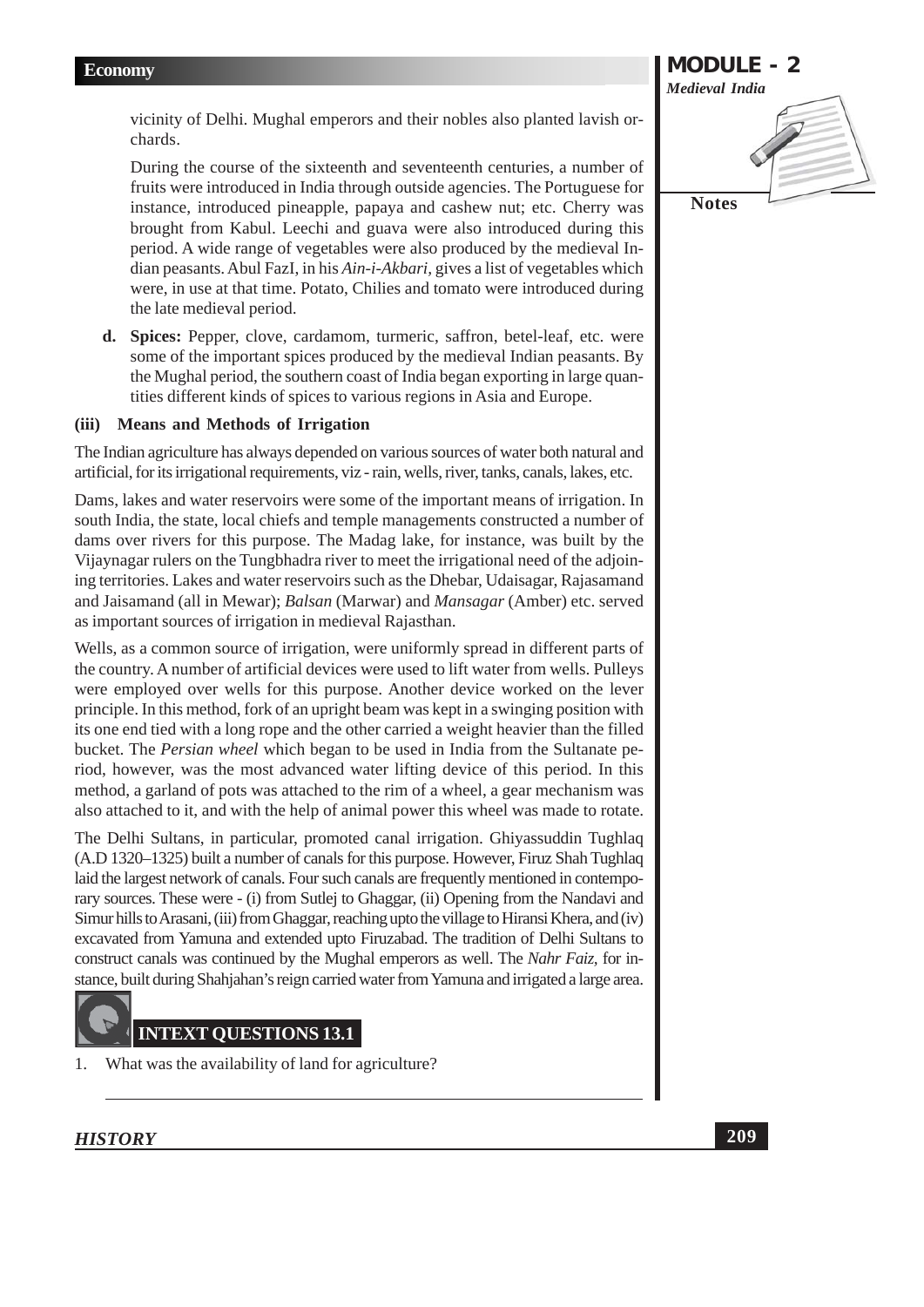

- 2. List four food crops and four cash crops of medieval India.
- 3. List four crops which were introduced in India during the medieval period.
- $\overline{4}$ What was a Persian Wheel?

# **13.2 LAND REVENUE ASSESSMENT AND MAGNITUDE OF THE LAND REVENUE DEMAND**

The medieval state derived the largest share of its income from land revenue. An elaborate mechanism of land revenue administration gradually developed due to efforts of medieval rulers like Alauddin Khalji, Sher Shah Suri and Akbar. In its developed form, the land revenue administration involved well formulated policies. These were: (i) actual measurement of cultivable land for the purpose of assessment of land revenue (ii) classification of land on the basis of the fertility of soil (iii) fixation of rate of the land revenue demand (iv) establishment of elaborate mechanism for its collection, and (v) working out modalities for assessment and collection of land revenue in cash.

During the medieval period different methods of revenue assessment and collection were used. The most simple and basic method was crop sharing or *batai*. The state fixed a certain ratio of produce as state's share. In this method out of the total produce the state share was collected by designated official. Here the measurement of land had no bearing on revenue collection. The actual produce was the main focus of attention.

### **Crop Sharing**

Three types of crop sharing was in practice. These were - first, division of crop at threshing floor after the grain was obtained; second, Khet-batai, i.e. division of field when the crop was standing; and third, the *Langbatai* in which the crop was cut and stacked in heaps without separating grain. The share of the state was decided in this form.

In the second method known as *Kankut* the measurement was important. In this method land was first measured. After measurement the productivity of land was estimated to fix the revenue demand per unit of measured area. Sher Shah improved the method of assessment. For estimating the productivity sample cutting from three types of land i.e. good, middling and bad lands was taken and an average yield was obtained. The State demand was fixed at  $1/3^{rd}$  of the average yield.

Revenue demand per bigha for every crop was declared and was known as rai of Sher Shah. During initial years of Akbar these rates were adopted for the whole empire. Here the state demand was expressed in kind but could be collected/paid in cash after applying prevalent prices on them.

This Third method was called Zabt since the assessment was done on the basis of measurement. Based on yields the share of the state was decided. Under Akbar the method was further refined. All the territories were divided into the revenue circles or dasturs. For each dastur circle per bigha revenue rates for different crops in cash based on productivity and prices was worked out.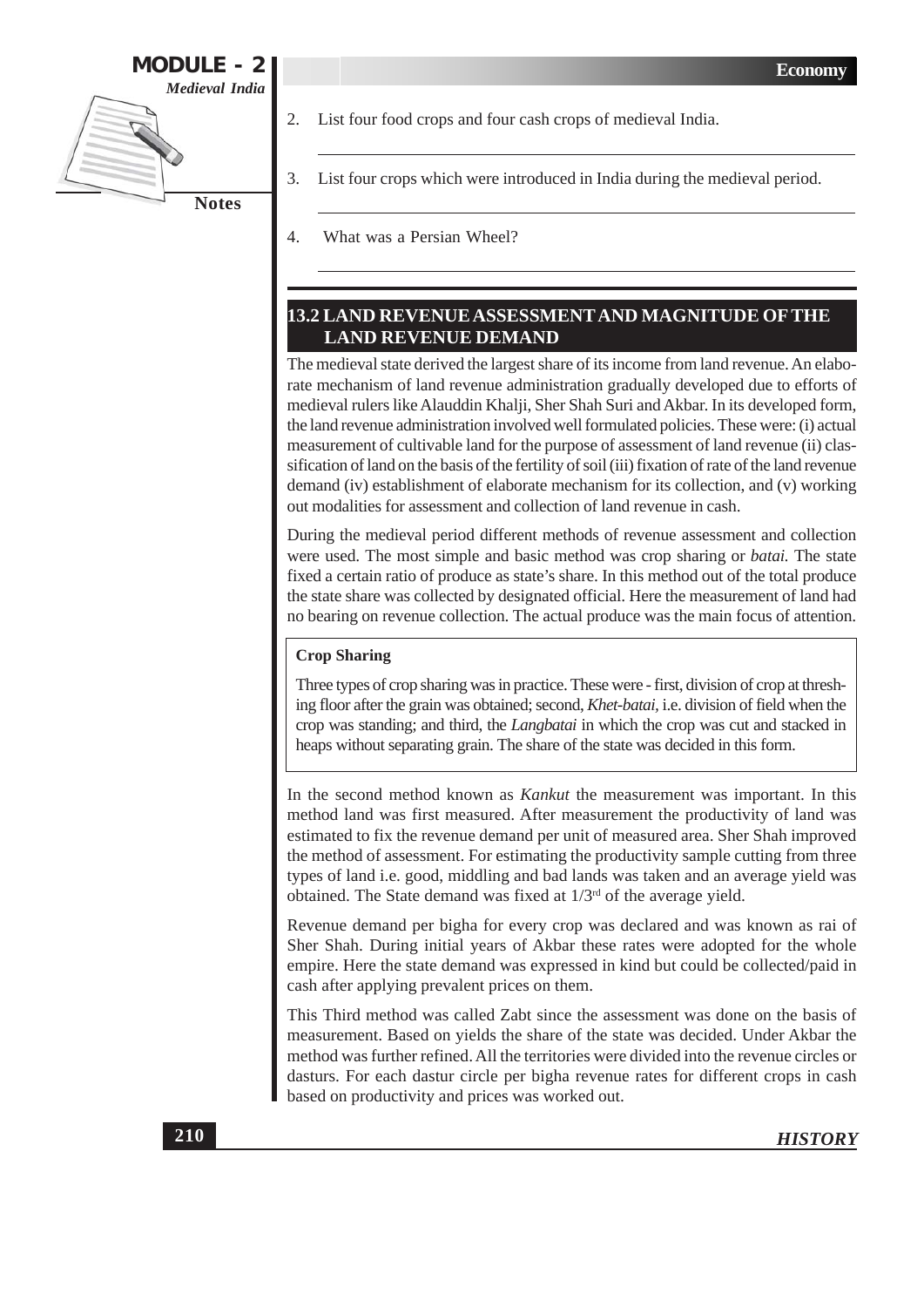The problem of compiling fresh rates every year for different localities was overcome through adoption of Ain-i-Dahsala or ten years revenue rates According to this the average of the rates of last ten years was taken as cash revenue rate for a particular crop. However, these were changed at irregular intervals and not updated every year. In the beginning it was implemented in the provinces of Agra, Allahabad, Awadh, Delhi, Lahore and Malwa. Later it was extended to some other regions. However at no point of time all the land in a particular region was measured. That would suggest that even in measured territories some territories remained unmeasured. In such a situation even in the *zabti* regions other methods of assessment and collection were followed in almost all parts of the country.

# **Classification of land**

After the measurement, the cultivable land was classified, on the basis of the fertility of land, into three categories-good, middling and bad. Land was further classified into four categories viz *-polaj, parati, chachar* and *banjar*, on the basis of continuity of cultivation. The *Polaj* land was one in which two crops were raised every year; Parati land, however, had to be left fallow (uncultivated) for some time, after raising two crops to recover its fertility; the *Chachar* was an unfertile tract of land which was brought under cultivation once in every three or four years; and the Banjar land which was unfit for cultivation and therefore rarely brought under plough.

The land revenue constituted the bulk of the state's income. The state, therefore, constantly tried to expand the territory under cultivation to maximize its revenue returns. All efforts of the State were also focussed in ensuring maximum realization of revenue from the cultivators.

The Mughal land revenue administration was organised at the *pargana* level. The task of surveying of land and collection of revenue was entrusted to different officials. Amin was the head of the surveying party whereas the *amil* was incharge of revenue collections. The *amin* was assisted by the *ganungo* who was repository of all revenue records. The *chaudhari* assisted the *amil* in this work of revenue collection. At the village level, the records were maintained by the *patwari* and collections were made by the *mugaddam* or village headman. There were other officials such as potadar or treasurer and karkun or clerk. The records were maintained both in Persian and languages of the region.

# Patta and Qabuliat

Each cultivator was given a document by the state called *patta* (title deed) which gave all the details of the various categories of land held by the cultivator and rate of land revenue payable by him on different crops. A deed agreement called *Qabuliat*, according to which the cultivator made a promise to pay a particular amount of land revenue to the state, was taken from the cultivator. In addition to the land revenue, the cultivators were also required to pay certain additional cesses, in order to meet the cost of assessment and collection of revenues.



 $\mathbf{1}$ What was the difference between Khet batai and the Lang batai?

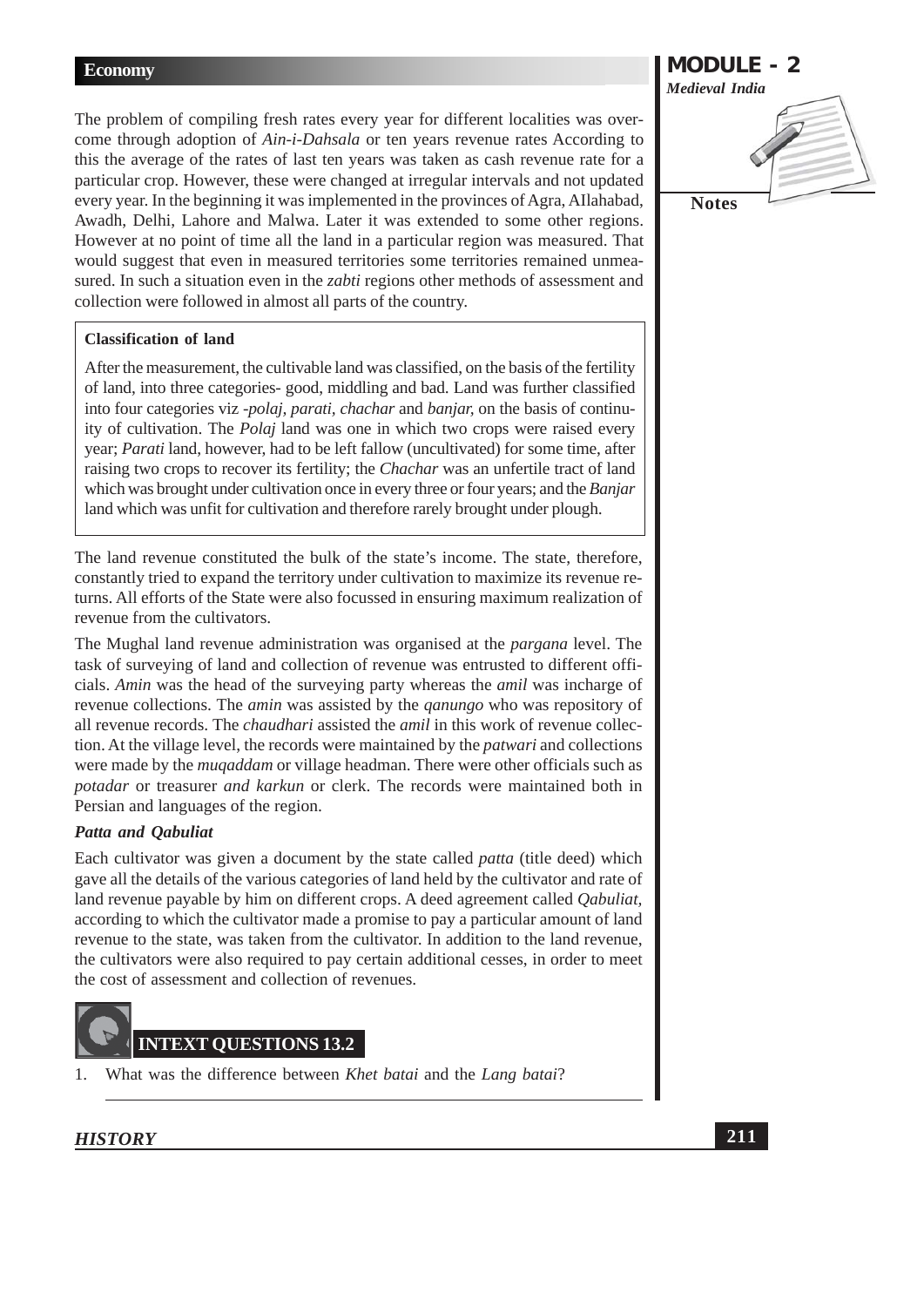

- Name three medieval Indian rulers whose land revenue policies contributed to the 2. development of elaborate mechanism of land revenue administration.
	- What were *Polaj Parati* and *Chachar* lands?
	- What is *Patta* and *Qabuliyat*?  $\overline{4}$ .

# **13.3 ROLE OF LANDED INTERMEDIARIES IN REVENUE COLLECTION**

Apart form state officials various categories of intermediaries existed between the peasants and the state. These intermediaries played a crucial role in land revenue realization. They claimed revenue exemptions on their lands or a share in land revenue in return for the services rendered by them.

Prior to the establishment of the Delhi sultanate our sources refer to terms like *raja*, rajaputra, ranaka, mahasamanta etc. These were hereditary right holders connected with land. They collected land revenue from peasants of their respective areas, sent a part of it to the state and kept a part with themselves for their sustenance. Besides, as we have seen, the state granted tax-exempt land to Brahamans and temples. Land revenue from such areas were collected by these grantees.

During the Sultanate period, landed intermediaries continued to play an important role in revenue collection. Khuts (small landlords), Muqaddams (village headmen) and a group of intermediaries, such as, rai, rana, rawats etc., enjoyed superior rights over land as compared to an average peasant. Alauddin Khalji tried to curtail the powers and shares of these groups. Later Delhi Sultans like Ghiyassuddin and Firuz Shah Tughlaq gave certain concessions to them.

During the Mughal period *rais, ranas, rawats* and other such intermediaries are referred as *zamindar*. They were the people who had hereditary rights over the produce of the land.

The *zamindars* claimed a direct share in the peasants produce. Their share varied from 10% to 25% in different parts of the country. These claims co-existed in a subordinate capacity with the land revenue demand of the state. Zamindars also assisted the state and jagirdar in the collection of land revenue. *Iqta* of the Sultanate period in a modified form became Jagir under the Mughals. Its holders (jagirdars) were paid through revenue assignments. We have already discussed them in chapter 12. The *mugaddams* (in north India) and *patels* (in Deccan) acted as village headmen who were responsible for collection of revenue and maintenance of law and order in the village. For their services, they were granted revenue free village land. The patwari (in north India) and kulkarni (in Deccan), who served as village accountants, were also paid similarly.

# **13.4 BURDEN ON PEASANTRY**

Peasants formed the overwhelming majority of the population in medieval India. It was, however, not a homogenous group. One end of the spectrum was represented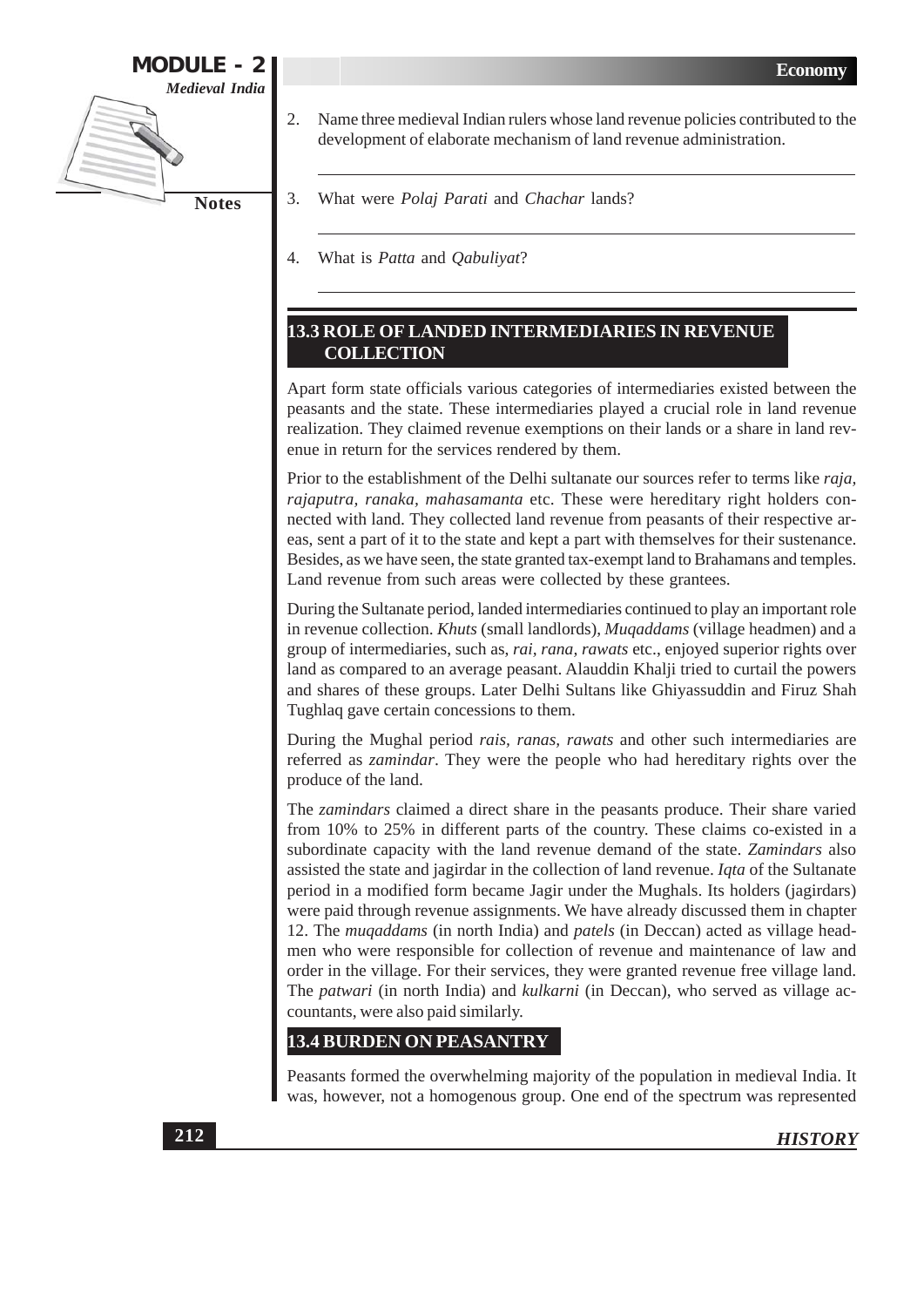by rich peasants (khuts & mugaddams during Delhi Sultanate and khudkasht during the Mughal period), having large holdings and cultivating their lands with the help of hired labour. The other end was represented by small peasants and village menials (known in various parts of India as *balahars, reza ria'va, paltis, kunbis, pahika'asht*, *upari* etc.). Bulk of the peasantry was known by the generic term *raivat*.

Overall, the peasants had to pay large parts of their produce as land revenue. Besides, a large number of landed intermediaries appropriated a share in the surplus of produce. Apart from it, the medieval Indian peasants also had to deal with frequent natural calamities like flood, famine, epidemics etc. An average peasant always found himself subsisting on margins owing to the regressive nature of land tax, the extensive burden of interaction on loans taken, frequent famine, disease and epidemic.

The peasant hardships and resentments, occasionally, culminated in protests and revolts. During the Sultanate period, Muhammad bin Tughlaq's effort to enhance the revenue rates in the doab region led to a very serious agrarian uprising in the region. Large scale uprisings of the Jats, Sikh, Marathas, and Satanamis, took place during the reign of Emperor Aurangzeb. Agrarian discontentment was one of the factors behind these rebellious acts.

# **INTEXT QUESTIONS 13.3**

- Who were Rajaputra, Ranaka and Mahasamanta?  $\mathbf{1}$
- $\overline{2}$ . Who were *Muqaddams* and *Patels*?
- List some of the important peasant uprisings of the Mughal period. 3.

# 13.5 ARTISANAL (NON-AGRICULTURAL) PRODUCTION

Though agriculture formed the occupation of the bulk of the people, a variety of crafts also existed on a significant scale in rural as well as urban areas of the country. These crafts included textile, pottery making, dyeing, sugar making, metal works, paper making, wood work, arms and armour manufacturing, ship-building, chemical works etc.

# **Prominent Crafts**

The textile production was one of the most widely practised crafts of medieval India. The Indian weavers produced four major types of fabric - cotton, silk, woollen, and mixed coarse cotton. Bengal, Lahore, Agra, Awadh, Patna, Fatehpur Sikri and Gujarat etc. were prominent cotton textile production regions. Kashmir, Lahore and Agra were major shawl and carpet making centres. Apart from manufacturing, Bengal and Gujarat were renowned for the export of textile goods.

The art of dyeing or bleaching developed as a separate and specialised craft during this period. Bharuch, Ahmadabad, Surat, Patna, Sonargaon, Dacca, Masulipattam etc. were major dyeing or bleaching centres.

Sugar was manufactured all over the country. Sugar in its variants - Gur; powder, fine grained sugar etc. were produced in Bengal, Orissa, Ahmedabad, Lahore, Multan and many other places.

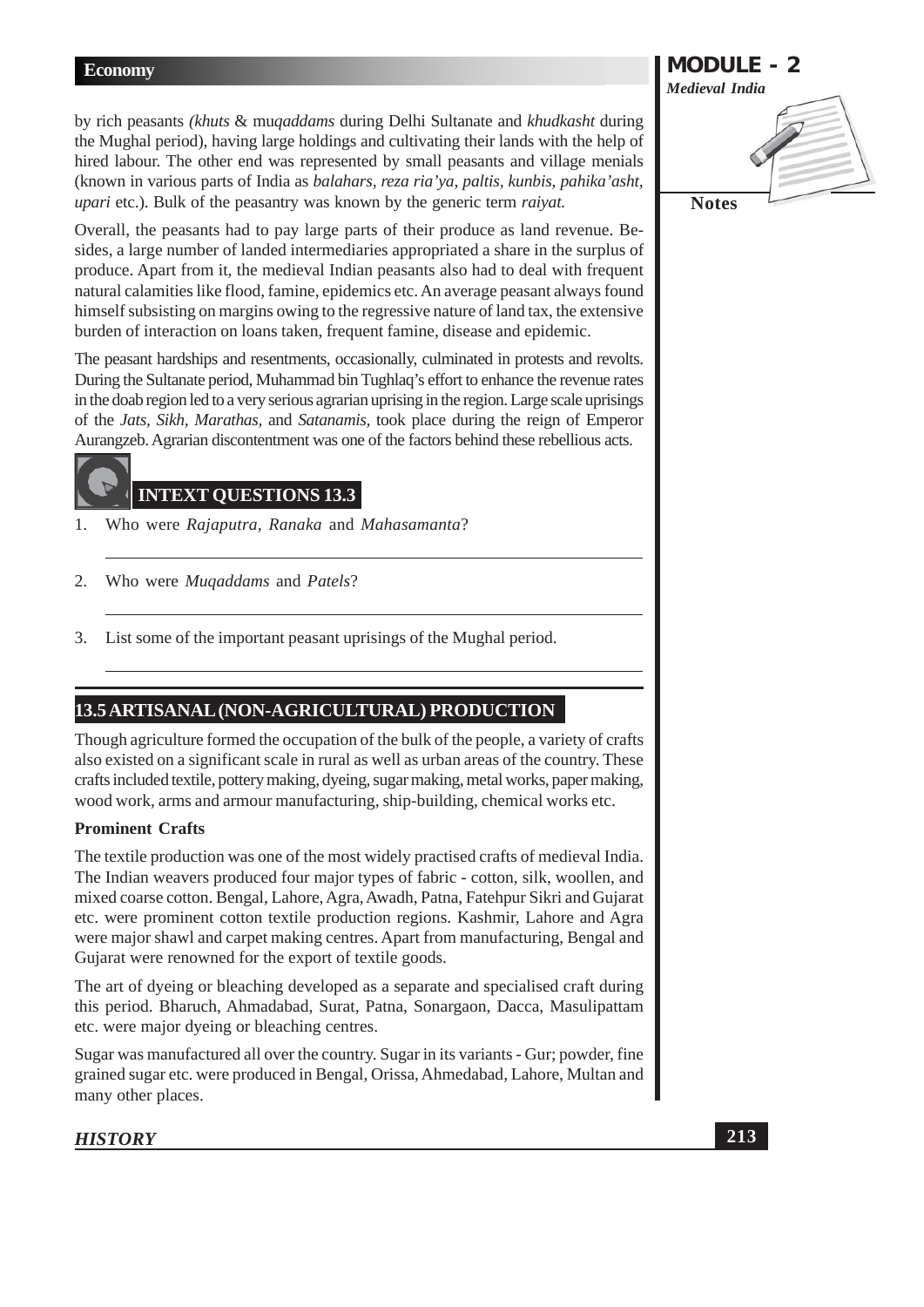

Mineral extraction was another major industry. Salt, saltpetre, alum, mica etc. were produced on a large scale. The Sambhar lake in Rajasthan, the Punjab rock salt mines and sea water were some major sources of salt production. Sea salt was mainly manufactured in Bengal, Sind, Malabar, Mysore and the Rann of Kutch. Saltpetre, primarily used as an ingredient for manufacturing gun powder, was one of the most important mineral products. Initially, it was extracted at Ahmadabad, Baroda, Patna etc.. However, by the second half of the seventeenth century, Patna became one of the most important centres for processing this mineral.

Among metals, India was deficient in gold and silver mines. These metals, therefore, were mostly imported. Diamond mining was carried out most notably at Golconda. Some other centres of diamond production were Biragarh (Berar), Panna (Madhya Pradesh), Khokhra (Chotanagpur) etc.. Khetri (Rajasthan) was the main centre for copper production. Iron was the most commonly found metal. Bengal, Allahabad, Agra, Bihar, Gujarat, Delhi, Kashmir, Chotanagpur and adjoining regions of Orissa were major iron producing centres of the medieval period.

Paper making, as a craft, was introduced in India during the Sultanate period. It was first manufactured in China around the first century A.D. The craft grew at a fast pace. The manufacture of paper was prevalent during the Mughal period in almost every region.

The medieval period witnessed advent of a number of new technological devices and their application in diverse sectors.

In the textile sector, introduction of the spinning wheel *(charkha)*, during the thirteenth-fourteenth centuries, was the most important technological innovation. It speeded up yarn production by six times in comparison to the spindle based yarn production. Similarly, pit loom was introduced in India during the fifteenth century, which speeded up the process of weaving. Drawloom was another important weaving device which was used for simultaneous patterned weave of different colours. Similarly, block-printing is also attributed by some scholars to the medieval Indian period.

In the sector of metallurgy and metal works, many new technologies were introduced in the process of manufacturing. Some of such technologies were -employment of vertical bore pits, deep mines with oval shafts, use of pulley etc. Production of high quality steel and bidri alloy of copper and zinc were new metal works of this period.

In the arms and armour manufacturing sector, use of gunpowder, canon, firearm etc, were some of the most important medieval innovations. The modern artillery was mainly brought to India, on the one hand, by Babur (who had received it from Persia), on the other hand, by the Portuguese. Besides, Fatullah Shirazi, an outstanding scholar and engineer of Akbar's regime, made some invaluable innovations in this sector.

Paper-making, as we have noted above, entered India during this period. Along with it also developed the craft of book binding.

Although, glass making technology was known to the Indians during the ancient period, its use was restricted to manufacturing beads and bangles. During the medieval period, various other glass products such as, pharmaceutical phials, vessels etc. also began to be manufactured. The practice of tin coating also entered India along with the advent of the Turks. This technology involved coating of tin inside the copper and brass utensils to prevent the food from acid poisoning.

# **Organisation of Production**

Craft production was organised in villages as well as *qasbas*. There also existed imperial Karkhanas. In rural areas, artisans produced articles of daily use. These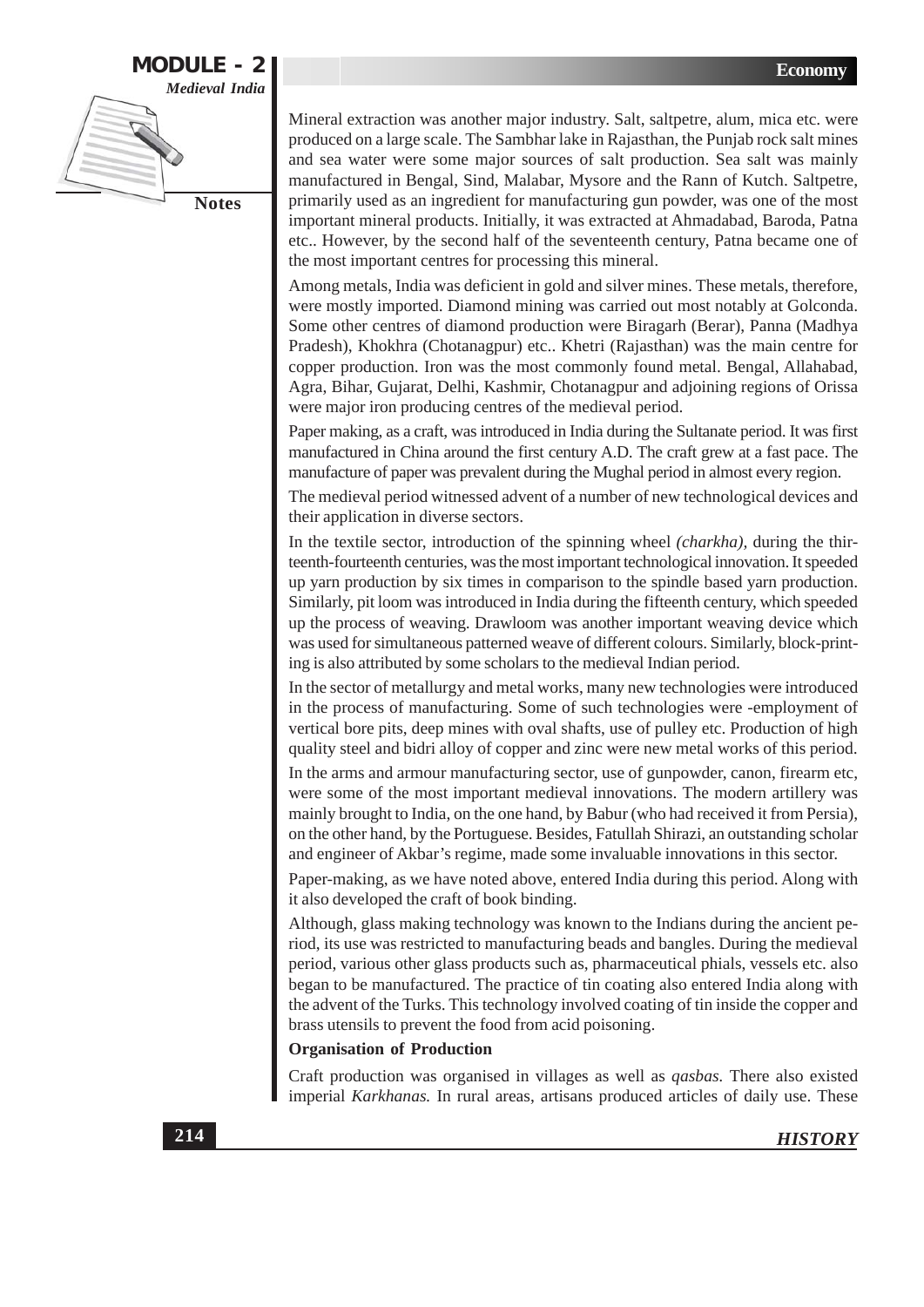artisans were part of the village social network called the *jajmani* system. This system was more organised in Deccan and Maharashtra. The village artisans and servants in these regions were called *balutedars*.

Town based individual artisans formed the nucleus of such commodities which were produced for markets. Almost every craft had specialised artisans who produced articles for the market. At this level of the organisation of craft production, the individual artisan himself procured necessary raw materials and tools, manufactured commodities, and sold those in the market.

This mode of artisanal production, however, suffered from a major weakness. Since the production was organised on individual basis, an artisan lacked big resources to invest in the production process. Naturally, the size of final production remained small. A revised form of production called the *dadni* system gradually developed to address this problem. In this system, an artisan was provided with necessary raw materials and advance money by such merchants who traded in those commodities. After the expiry of stipulated time, the merchants collected finished goods and sold them in the market.

Royal workshop *(karkhana)* was another unit of craft production. These karkhanas were part of the royal establishment. These units produced commodities for the consumption of the royal household and the court, Generally, expensive and luxury items were produced here. The Karkhanas employed skilled workers who worked under one roof and were supervised by state officials. Apparently two distinct types of Karkhanas existed. First, the traditional type of Karkhanas, which produced luxury goods in small quantity, but of high, artistic value; second, mints or arms manufacturing units, wherein standard oriented and technologically advanced large scale production took place.



# **INTEXT QUESTIONS 13.4**

- Name five important crafts of medieval India.  $\mathbf{1}$
- $\overline{2}$ . Name three important centres of saltpetre production.
- 3. Name four important centres of diamond production.
- Name three important technological devices used in the textile production.  $\overline{4}$ .

# **13.6 TRADE AND COMMERCE**

India had a fairly developed external and internal trade during the medieval period. The internal trade developed along local, regional and inter-regional levels. Trade relations with regions like China, Arabia, Egypt, Central Asia, Afghanistan were maintained on land routes. It carried its overseas trade with the Persian Gulf, the South China sea, the Mediterranean and the Red sea. The advent of European trading companies - the Portuguese, British, Dutch and French intensified trading activities in

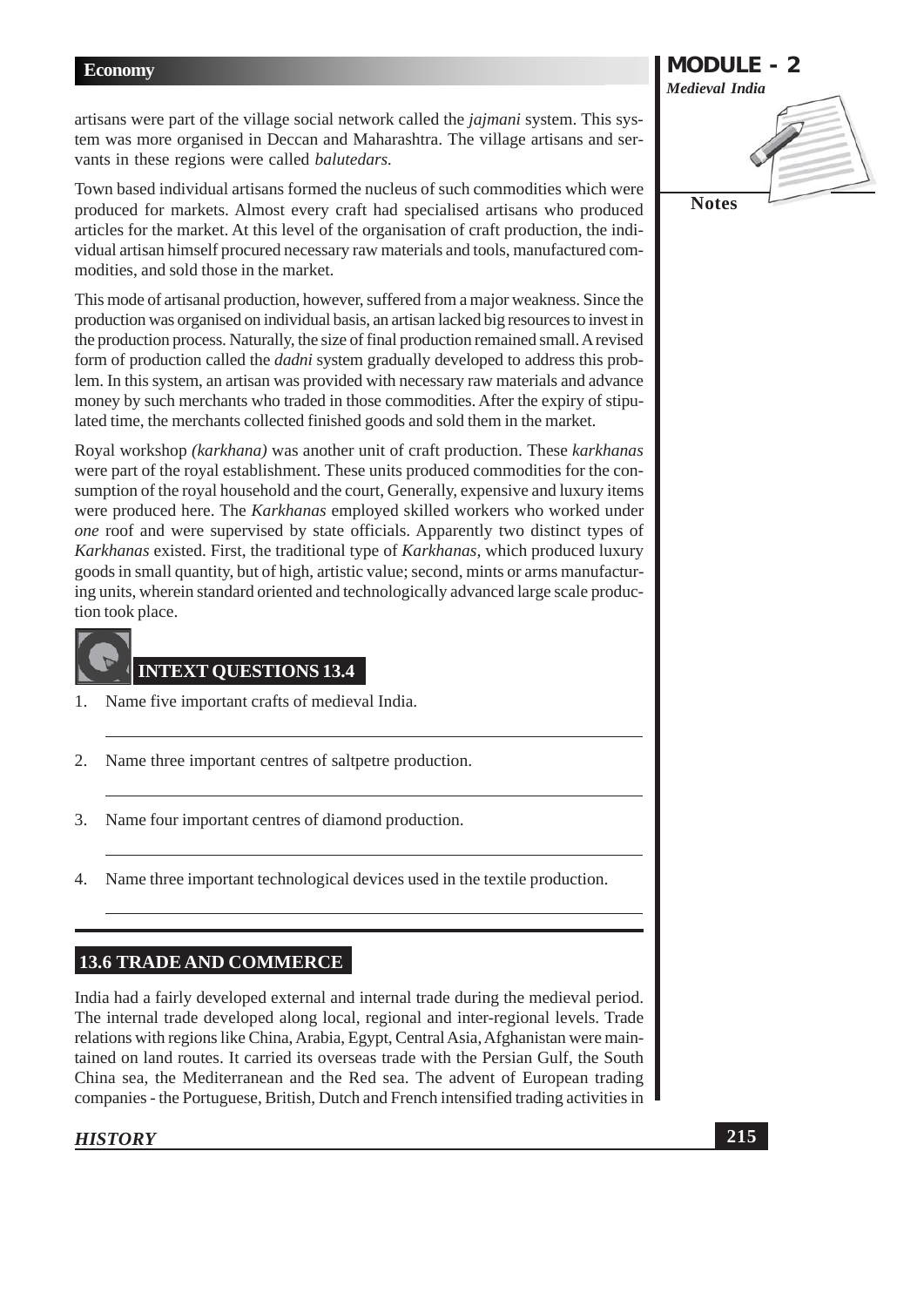# **MODULE - 2 Medieval India Notes**

the Indian subcontinent. The Asian maritime trade also increased during this period. This period also witnessed proliferation of a variety of new commercial activities such as, money lending, brokerage, insurance etc. We notice a large number of merchants, sarrafs, brokers etc. playing active role in commercial activities.

#### $(i)$ **Inland Trade**

By the Mughal period, inland trade had developed considerably. Every locality had regular markets in nearby towns where people from the surrounding areas could sell and purchase things. Besides, trade at the local level was also conducted through periodic markets known as *Hats* or *Penths*, which were held on fixed days in a week. In these local markets, commodities like food grain, salt, wooden and iron equipments, coarse cotton textile etc. were available.

These local markets were linked to bigger commercial centres in that particular region. These centres served as markets for products not only from their specific region but also from other regions. Delhi, Agra, Lahore, Multan, Bijapur, Hyderabad, Calicut, Cochin, Patna etc. were some of such trading regions during the Mughal period.

A brisk inter-regional trade was conducted in luxury commodities. Ziauddin Barani in his Ta'arikh-i-Firuzshahi shows that Delhi during the Sultanate period received distilled wine from Kol (Aligarh), muslin from Devagiri, stripped cloth from Lakhnauati and ordinary cloth from Awadh. During the Mughal period, Bengal with its important trading centres - Hugli, Dacca, Murshidabad, Satagaon, Patna had well developed inter-regional trade with all parts of India. Similarly, Surat and Ahmadabad in Western India and Agra in North India were some of the important centres with fairly developed inter-regional trade.

# (ii) Foreign Trade

India had traditionally been maintaining trade relations with other countries. During the early medieval period (i.e. from the tenth century onward), India carried trade with contemporary China, Arabia and Egypt. India also had high stake in the sea trade between the Persian Gulf and the South China sea. India imported silk, porcelain ware, camphor, cloves, wax, sandalwood etc from China and South Asia and horses from places such as Bahrin, Muscat, Aden, Persia etc. The Indian exports included aromatics and spices, cotton cloth, ivory and precious and semi-precious stones etc.

During the Sultanate period, India had trade relations with Central Asia, Afghanistan, the Persian gulf and the Red sea. India mainly exported food grains, textile, slaves, indigo, precious stones etc. whereas it imported precious metals like gold and silver, horses, brocade and silk stuff etc.

India, during the Mughal period, witnessed further intensification of her foreign trade owing to the advent of the European trading companies and their direct participation in the Euro-Asian and Intra-Asian trade. India had trade relations with central Asia, Persia and Europe. Her major export included textiles, saltpetre, sugar, opium and spices. In comparison to her export, her imports were limited to a few select commodities like silver, silk, porcelain, good quality wine, carpets, perfume, glass, watches, silver utensils, horses etc.

#### **The Mercantile Community**  $(iii)$

Throughout the course of the medieval period in India, the mercantile community played an important role in the contemporary economy and society.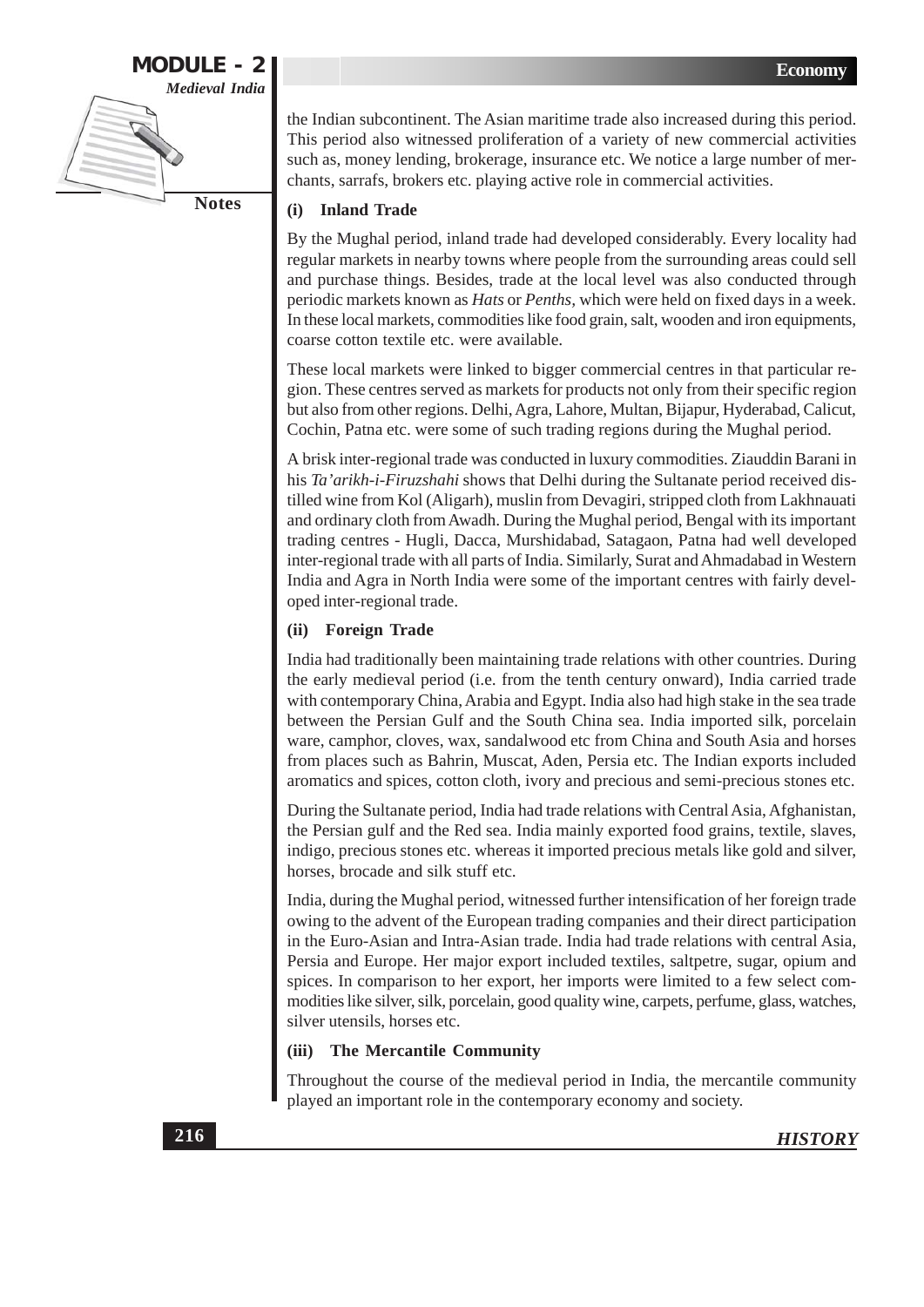During the Sultanate period, *Karwanis* or *Nayakas* were merchants, who specialised in carrying grains from the rural areas. The Persian term *Karwanis* meant those who moved together in large number. These people came to be called *banjaras* in the later centuries. We also get references of Multani merchant who specialised in long distance trade. They were mostly Hindu merchants.

We hear of a number of mercantile classes during the Mughal period. Banjaras have innumerable references in the contemporary literature as a trading group who carried on trade between villages and between village and towns. They generally moved with their families and households in groups. The Multani merchants continued to thrive during this period as well in places such as Delhi, parts of Punjab and Sind. Baniya was another important mercantile community in north India and Deccan. Their counterparts were Khatris in Punjab and Komatis in Golconda. Apart from their involvement in trade, they also acted as moneylenders. The *Bohras* were another prominent mercantile community during the Mughal period. It had a very strong presence in Gujarat, Ujjain and Burhanpur. Some of the other prominent mercantile groups were Chettis (South India), Kling (along Coromandel coast upto Orissa), Komatis (Telegu speaking merchant group) etc.

- (a) Sarrafs: It was a yet another community engaged in monetary transactions. References to this community began to appear from the Sultanate period. However, by the Mughal period, it developed three distinct functions.
	- i. Money changers in this role, a sarraf was considered an expert in judging the metallic purity of coins as well as their weight. He also determined the current exchange rate of specific coins.
	- ii. as bankers, they received deposits and gave loans on interest.
	- iii. as traders, they dealt in gold, silver and jewellery. Besides, they also issued hundis or bills of exchange.
- (b) Brokers: Known as *dalal*, it was another important commercial class. It emerged during the Sultanate period. However, brokerage became a widespread commercial practice during the Mughal period. They worked as middlemen in various commercial activities and transactions. The foreign merchants, who were unacquainted with the centres of production, pattern of marketing and languages, mainly depended upon brokers for their trading. These brokers worked in various capacities. Some of them were employed by merchants or companies. Some worked as independent broker serving many clients at a time. A few of them worked as state appointed brokers at commercial centres to register sale and purchase of articles. Brokers fee was not strictly fixed. It depended on the commodity and the efforts of the broker to strike the deal.

# (iv) Commercial Practices

Along with the development of trade and commercial classes, some new commercial practices also developed during the medieval period.

a. Hundi: Hundi or bills of exchange was a medieval commercial practice. A *hundi* was essentially a paper document promising payment of money after a fixed period of time at a certain place. This practice started because of the problems involved in carrying large amounts of cash from one place to another. The *sarrafs*, who played the key role in *hundi* transaction, generally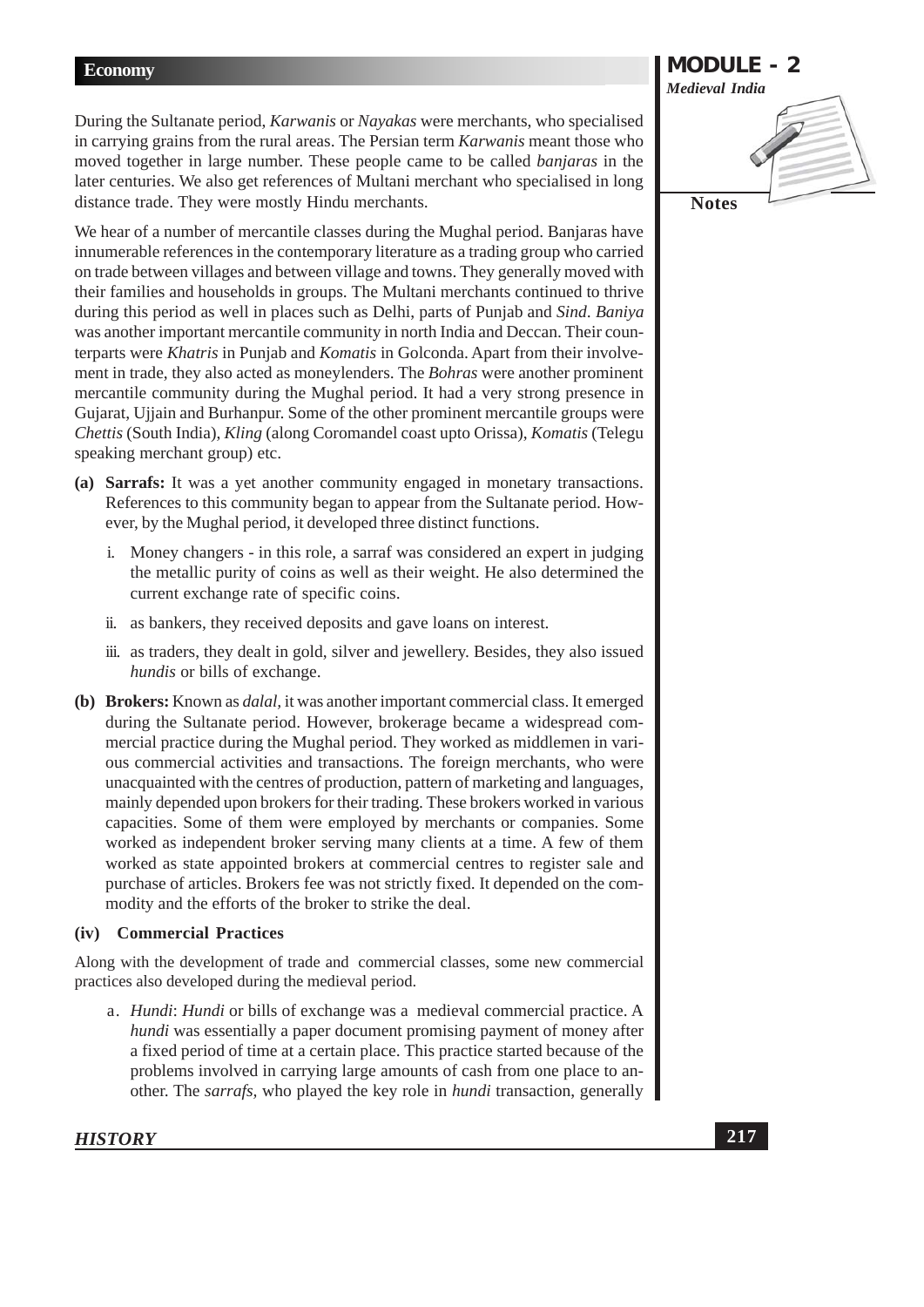

had number of establishments across various towns and cities. They issued hundis to merchants after accepting the cash to be transferred. The hundis indicated the amount, period and place of encashment. The persons carried hundis to their destinations, presented it to the agents of issuing sarrafs and encashed the value indicated. Apart from merchants state officials and other nobles also used it for transferring money. The *hundi* system established a safe and convenient method of transferring money. The sarrafs charged a commission for every *hundi* they issued.

b. Insurance: This practice became widespread, especially during the Mughal period. Certain insurance firms (mostly dominated by sarrafs) developed which took upon themselves the responsibility of safe passage and delivery of commercial goods. In case, any damage to the goods in transit happened, these firms were liable to pay compensations. A commission was charged as insurance cover of such goods. The rate of commission varied according to different regions and goods. The rate for overseas transportation of goods was higher than goods going overland.

# **13.7 THE CURRENCY SYSTEM**

The silver and copper coins were mainly in circulation for cash transactions. Under Sultanate the pure silver *tanka* with fluctuating proportion of silver was the main coinage. The *jital* and *dang* were copper coins. The value of coinage fluctuated with the change in the prices of metals.



Fig 13.1 Coins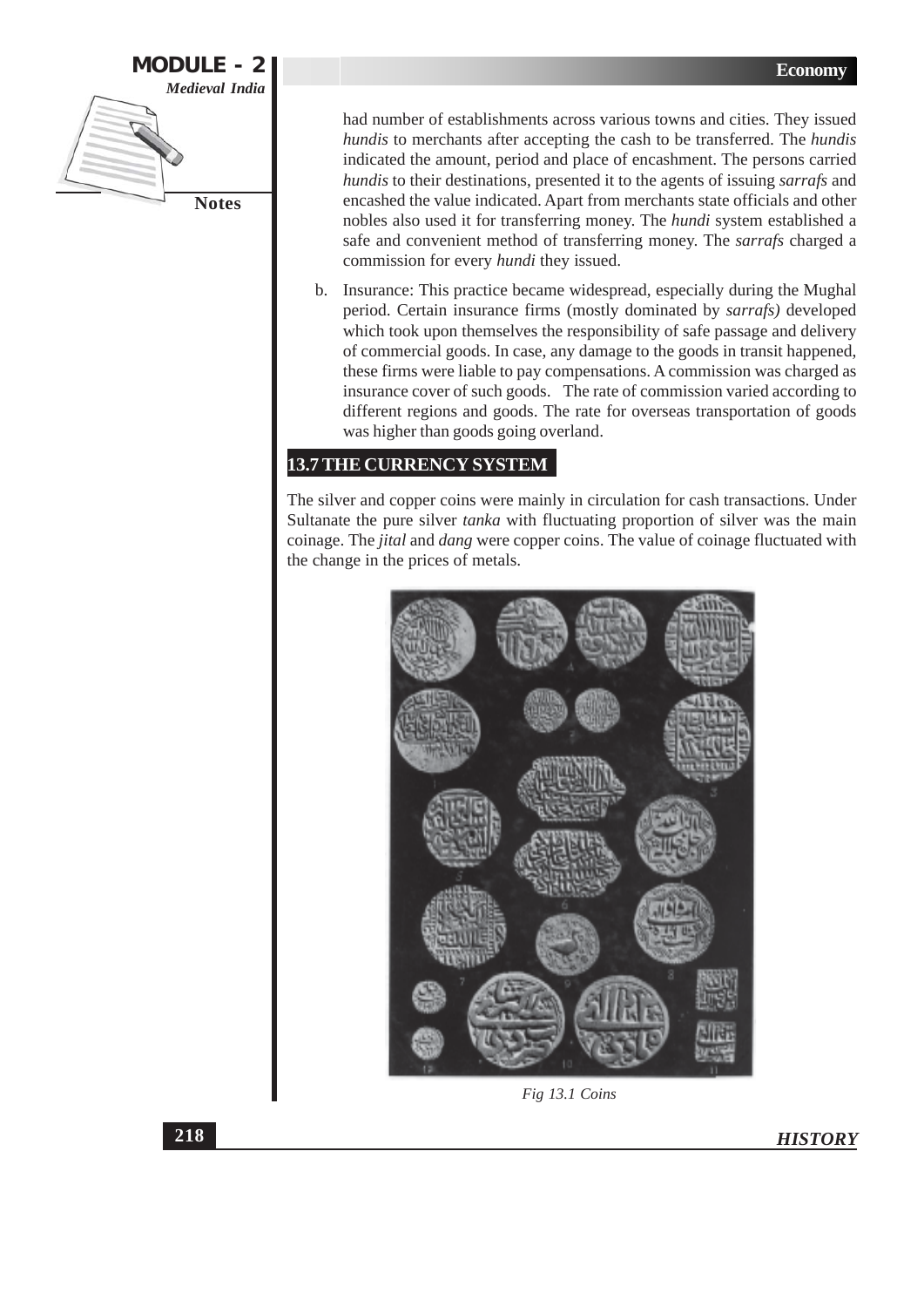Under Sher Shah for the first time the purity of metals in coinage of gold, silver and copper was established. The *rupaya* of silver came to be used as the basic coin for transactions. It was of 178 grains. The same continued under Akbar with minor fluctuation under his successors. The copper *dam* of the Mughals was 323 grains. The value of silver rupee to copper dam fluctuated as per the availability or scarcity of silver. During Akbar's period 1 silver rupee was enqual to 40 copper dams. The gold or ashrafi had a weight of 169 grains.

The coins were minted at the royal mints spread in all ports of the kingdom. During Akbar's period Gold coins were issued from 4 mints, silver coins from 14 and copper coins from 42 mints. The number of rupe mints increased to 40 by Aurangzeb's time.

# **INTEXT QUESTIONS 13.5**

- Name five countries with which India maintained overland trade relations during  $1.$ the medieval period.
- $2.$ What was a Hat?
- Name some of the important trade centres of medieval Bengal.  $\mathfrak{Z}$ .
- 4. Briefly explain the following terms:

Karwanis, Khatris, Komatis, Bohras, Chettis.



Let's briefly recapitulate the main points of this lesson.

Agriculture formed the occupation of the bulk of the people. An increase in agricultural production was sought through expansion of agriculture in newer areas as part of state policy. The peasants produced a large variety of food crops, cash crops, fruits, vegetables and spices. They practised advanced agricultural techniques such as croprotation, double cropping, three crop harvesting, fruit grafting etc. Various types of artificial water lifting devices were also used for this purpose. The state derived the largest part of its income from land revenue. The land revenue administration was streamlined and elaborately developed as a result of some of the pioneering efforts made in this field by rulers like Alauddin Khalji, Sher Shah Suri and Akbar.

A powerful group of revenue intermediaries existed in between the state and the peasantry. They enjoyed some hereditary or state granted rights (either as religious grants or grants in lieu of their services) over appropriation of land revenue from the designated areas. These intermediaries assisted the state in the process of land revenue collection. The medieval Indian peasantry was a hard pressed lot. The repressive nature of land tax, demand of share in revenue by intermediaries, frequent natural calamities rendered the life of an average peasant dismal and deplorable. Peasant revolts, therefore, were not altogether unknown during this period.

# **HISTORY**

**MODULE - 2 Medieval India Notes**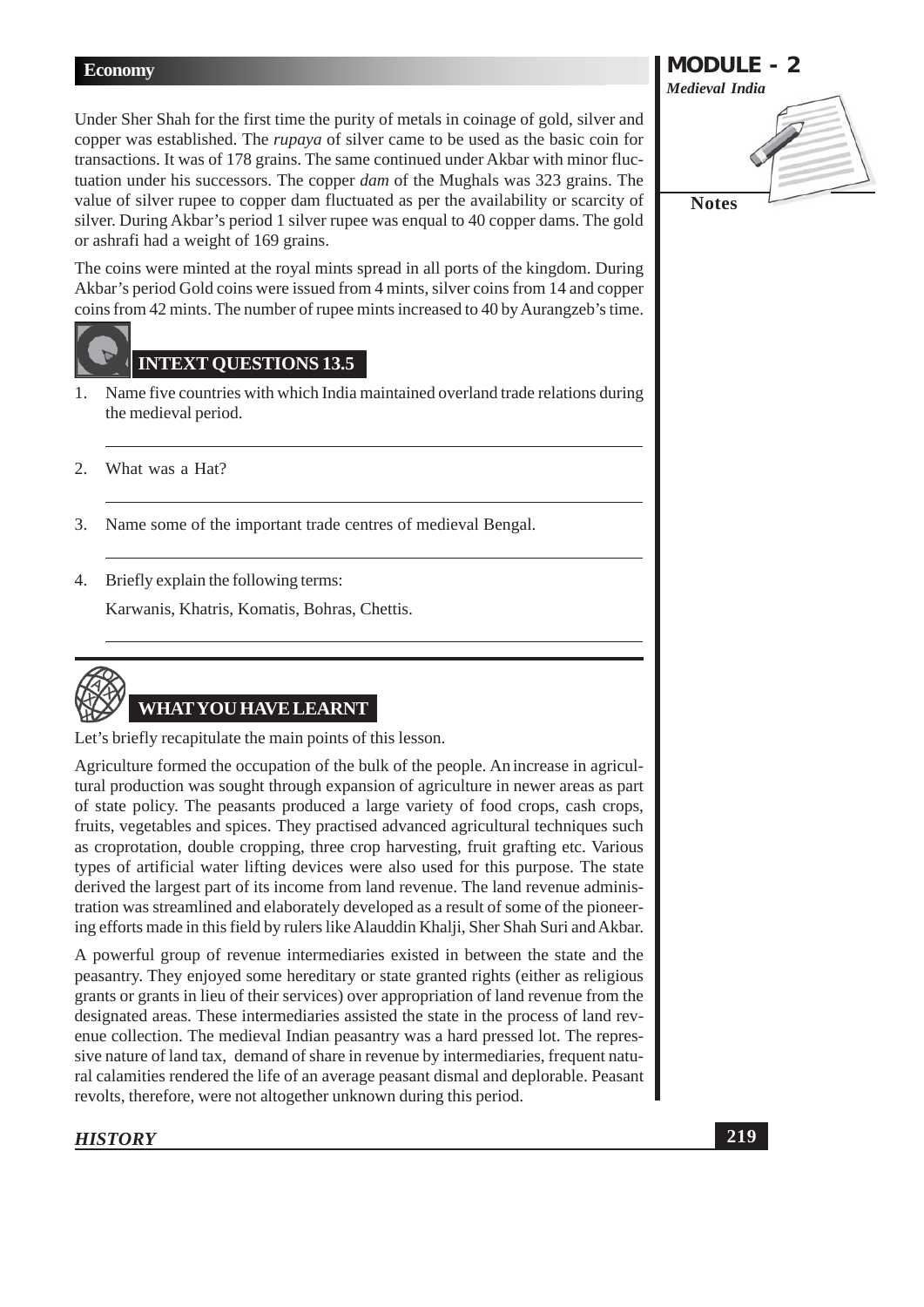

Textile, mining and metallurgy, ship-building, construction works, arms and armour manufacturing, were some of the prominent crafts practised during this period. Craft production was organised at various levels of village, towns and the state, wherein state owned artisanal workshops (royal Karkhanas) produced commodities for the consumption of the ruling elite.

In the field of commerce India had trade links with contemporary central Asia, China, South-east Asia and Europe etc. The European trading companies viz., the Portuguese, English, Dutch and French, and their participation in the Indian, Intra-Asian, and Euro-Asian trade influenced Indian commence.

Expansion of trade & commerce alongwith new commercial practices like brokerage, hundi (bills of exchange) and bima (insurance) helped commercial activities.

# **TERMINAL QUESTIONS**

- What was the extent of cultivation in Medieval India? 1.
- 2. What do you understand by Persian wheel? How did it function?
- $\overline{3}$ . Name some of the canals constructed by Firuz Shah Tuglaq for Irrigation.
- Identify various stages of land revenue assessment in its most elaborate form. 4.
- $5.$ What was Ain-i Dahsala? How did it function?
- Name some of the important land revenue officials with their specific functions 6 at the paragana and village levels.
- What was a Karkhana? How did it function? 7.
- Name five leading mercantile communities of medieval India. 8.
- Who was a Sarraf? What role did he play? 9.
- 10. What do you understand by the term *Hundi*? How did it facilitate trade and commerce?
- 11. Briefly comment on the role of landed intermediaries in revenue collection.
- 12. Comment briefly on the means of Irrigation during the medieval India.
- 13. Briefly comment on organization of artisanal production during the medieval period.
- 14. Discuss in brief, local, regional and inter-regional trade of medieval India.
- 15. Comment on the currency system of medieval India.

# **ANSWERS TO INTEXT OUESTIONS**

13.1

- Throughout the course of the medieval Indian history land existed in surplus than the actual land cultivated by peasants. Increase in agricultural production was sought through bringing newer areas under cultivation.
- $\overline{2}$ . Food crops – rice, wheat, barley, and jowar, gram, moong; Cash crops – sugarcane, opium, indigo, silk.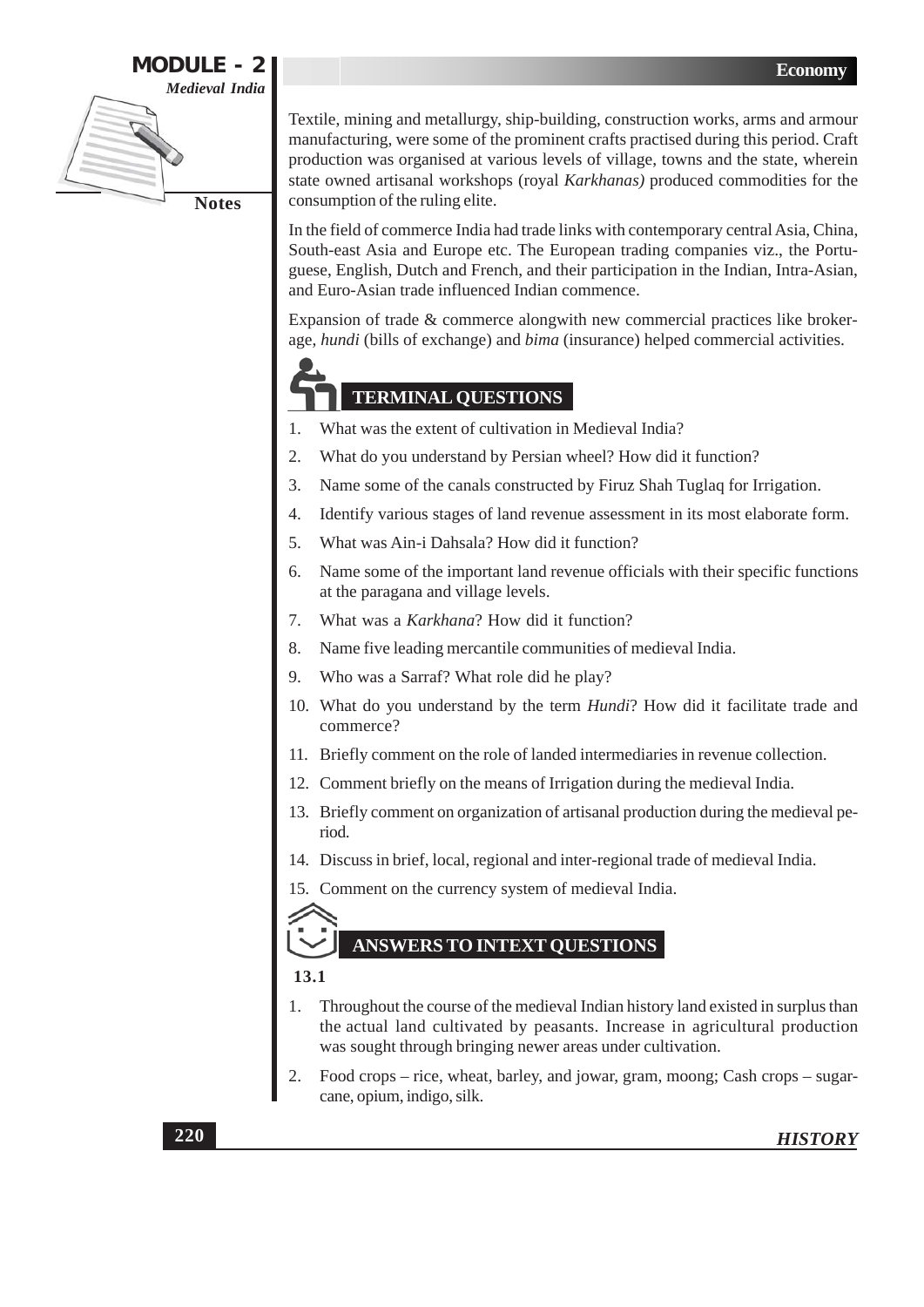- 3. Tobacco, Pineapple, Cherry, Papaya.
- The Persian wheel was the most advanced water lifting device of this period. A  $\overline{4}$ . garland of pots was attached to the rim of a wheel along with a gear mechanism. With the help of animal power, this wheel was made to rotate thereby lifting water through pots tied in succession.

# 13.2

- 1. As crop sharing methods, *khet batai* involved division of field between peasants and the state with standing crop; lang batai involved cutting and stacking of crop in heaps without separating grain.
- Alauddin Khalji, Sher Shah Suri, and Akbar. 2.
- 3. Polaj : land from which two crops were raised every year.

Parati: land to be left uncultivated for sometime.

Chochar unfertile land brought to cultivation once in 3 to 4 years.

These were two documents related to land revenue. Patta was a document  $4.$ given to an individual cultivator containing all the details relating to categories of land held by him and rate of land revenue on different crops. Oabulivat was a deed of agreement whereby the Peasants promised to pay the land revenue due upon him to the state.

# 13.3

- These were terms applied to the category of hereditary land right holders prior to  $1.$ the establishment of the Delhi Sultanate. These people helped the state in the process of appropriation of land revenue collection.
- The *Muqaddams* and *Patels* were village headmen in north and south  $2.$ India respectively who were responsible for collection of land revenue and maintenance of law and order in their respective villages.
- Such uprisings were those of the Jats, Sikhs, Marathas and Satanamis.  $3.$

# 13.4

- 1. Five important crafts of medieval India were textile, dyeing & bleaching, sugar manufacturing, mineral extraction and metallurgy (work in metals).
- $2.$ Ahmedabad, Baroda and Patna.
- $\overline{3}$ . Golconda, Bairagarh, Panna and Khokhra.
- 4. Spinning wheel (Charkha), Pitloom and Drawloom.

# 13.5

- $1.$ India maintained overland trade with countries like China, Arabia, Egypt, Persia and Afghanistan
- 2. Hat was a periodic local market, held on fixed days in a week. In these markets local people purchased their articles of daily use.
- $3.$ Some of the important trade centres of Bengal were Hugli, Dacca, Murshidabad, Satgaon and Patna.

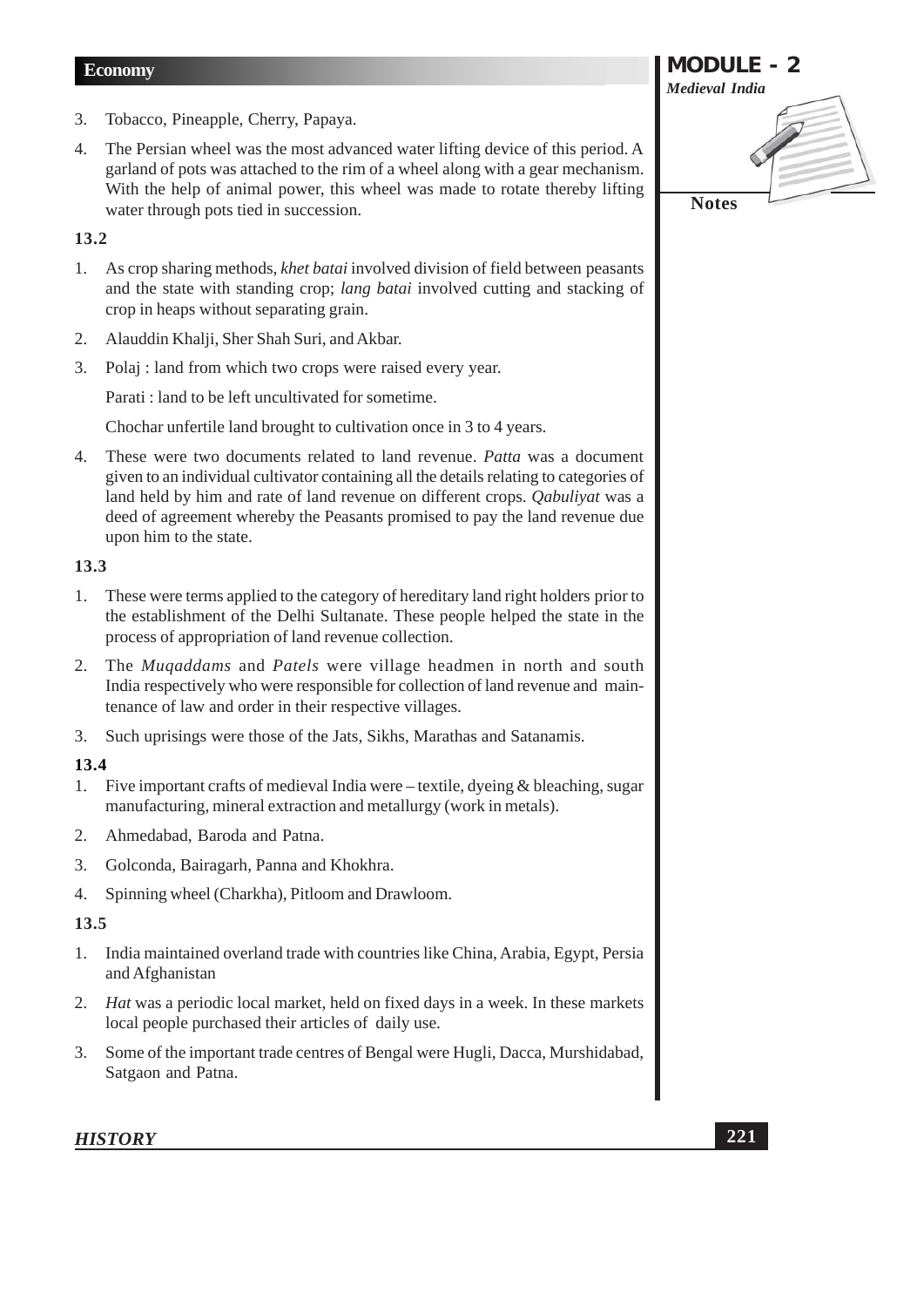

Karwanis, a Persian term, was applied to merchants who moved in groups, 4. transporting grain from one place to another.

Khatris-Khatris were a leading grain merchant community of Punjab.

Komatis - Komatis were a leading (Telegu speaking) merchant group of Golconda.

Bohras - Bohras were a prominent mercantile community who had a strong

presence in Gujarat, Ujjain the Burhanpur.

Chettis - Chettis were the leading mercantile group of South India.

# HINTS TO TERMINAL QUESTIONS

- Ref. Section 13.1, (i)  $1.$
- Ref. Section 13.1, iii Paragraph 3 2.
- Ref. Section 13.1, iii, Paragraph 4 3.
- Ref. Section 13.2, Paragraph 1 to 4  $\overline{4}$ .
- Ref. Section 13.2, Paragraph 5  $5<sub>1</sub>$
- 6.  $Ref. - 13.3$
- $Ref. 13.5$ , under organization of production  $7<sub>1</sub>$
- Ref.  $-13.6$ , point (iii) 8.
- Ref. Section 13.6, point iii (a) 9.
- 10. Ref. Section 13.6, point iv (a)
- 11. Ref.  $13.3$
- 12. Ref.-Section 13.1, point iii
- 13. Ref.-13.5, under organization of production
- 14. Ref.-Section 13.6, point i
- 15. Ref. Section 13.7

# **GLOSSARY**

| Amil         | revenue officials, in charge of revenue collection at the<br>Paragana level                                                                                                                                                                                                    |
|--------------|--------------------------------------------------------------------------------------------------------------------------------------------------------------------------------------------------------------------------------------------------------------------------------|
| Amin         | land surveyor; surveyed land for the purpose of rev-<br>enue assessment.                                                                                                                                                                                                       |
| Banjar       | infertile land, unfit for cultivation.                                                                                                                                                                                                                                         |
| <b>Bohra</b> | a leading mercantile community of Gujarat                                                                                                                                                                                                                                      |
| Chachar      | Land with little fertility, cultivated once in three to four                                                                                                                                                                                                                   |
|              | years.                                                                                                                                                                                                                                                                         |
| Chetti       | a leading mercantile group of South India.                                                                                                                                                                                                                                     |
| Dadni        | a form of artisanal production wherein an artisan was<br>provided with necessary raw material and advance<br>money by such merchants who traded in these com-<br>modities. After the stipulated time, the merchants col-<br>lected finished goods and sold them in the market. |
| Dam          | Copper coins during the Mughal period.                                                                                                                                                                                                                                         |